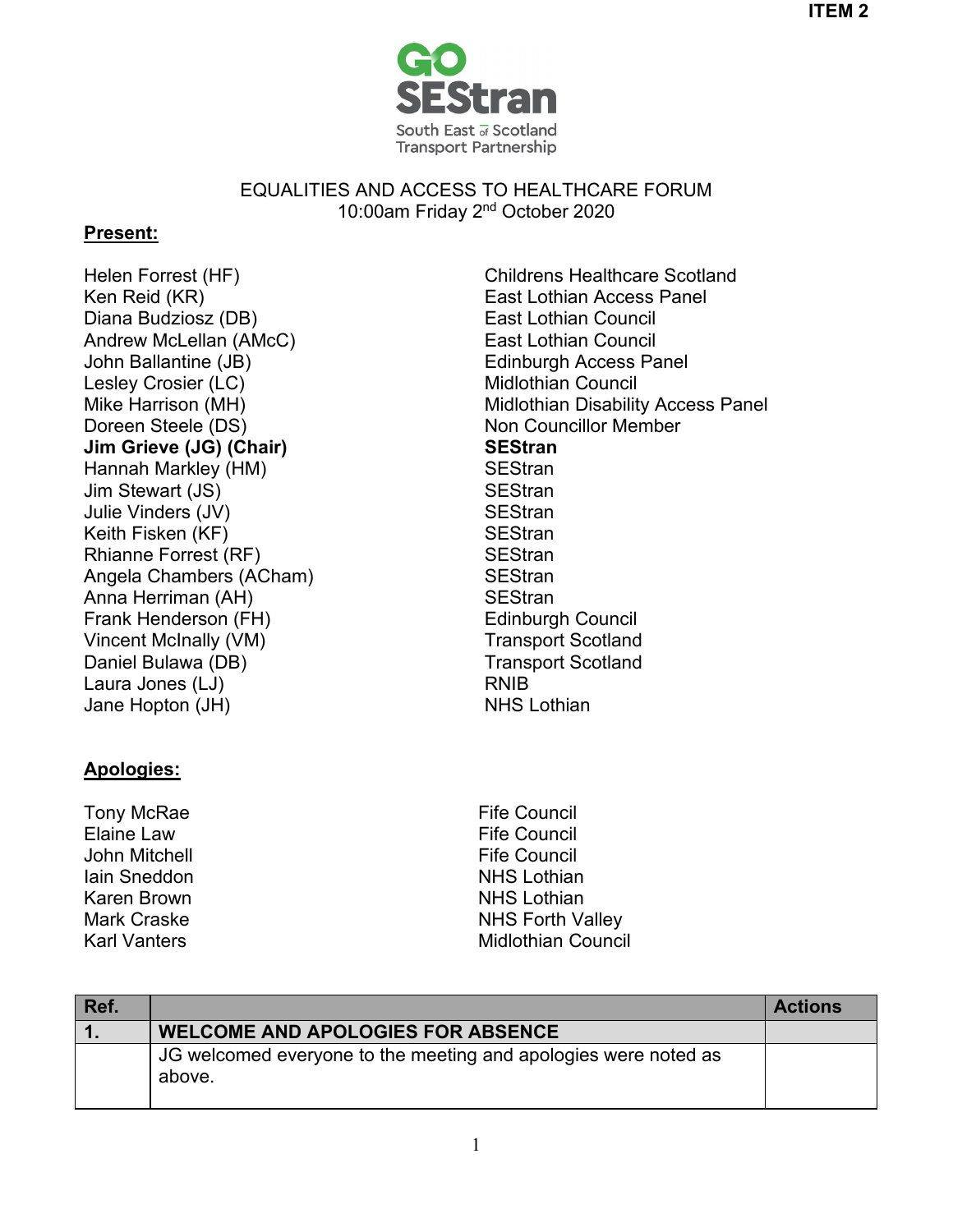| 2. | MINUTES FROM 3rd JUNE 2020 AND ACTIONS ARISING                                                                                                                                                                                                                                                                                                                    |  |
|----|-------------------------------------------------------------------------------------------------------------------------------------------------------------------------------------------------------------------------------------------------------------------------------------------------------------------------------------------------------------------|--|
|    | The minutes of the last meeting were approved.                                                                                                                                                                                                                                                                                                                    |  |
| 3. | <b>REGIONAL TRANSPORT STRATEGY</b>                                                                                                                                                                                                                                                                                                                                |  |
|    | JS discussed the RTS. The Main Issues Report was published in June<br>this year and highlighted the issues that affect transport in the region.                                                                                                                                                                                                                   |  |
|    | Three key areas included the rational and context, characteristics of the<br>SEStran region and the regions specific transport issues and<br>challenges. JS also mentioned the strategy will likely be developed to<br>reduce inequalities, Covid 19 will also be a main issue.                                                                                   |  |
|    | There is a lot to be finalised, the next step is to do further consultation,<br>to embark on a process to develop a range of intervention and policies.<br>This will require stakeholder engagement and the final Strategy<br>document will need to be approved by Scottish Ministers.                                                                            |  |
|    | DS mentioned consultations in projects in collaboration with the health<br>side psychologists could be useful. JS noted behavioural change is a<br>key aspect on how we deliver the strategy, will take this thought forward.                                                                                                                                     |  |
|    | KR mentioned Transport Scotland (TS) have bus capacity information<br>on their app but is only available in the west and not in the SEStran<br>region. KF highlighted that SEStran are working with TS ticketing team<br>to create a capacity indicater into the RTPI system. This is currently<br>being trialed and the information will feed up to travel line. |  |
|    | JG will contact KR offline to discuss further.                                                                                                                                                                                                                                                                                                                    |  |
| 4. | DEMAND RESPONSIVE TRANSPORT (DRT) STRATEGIC STUDY                                                                                                                                                                                                                                                                                                                 |  |
|    | JV presented an update on the DRT study which was recently<br>conducted through the Transport Scotland Low Emission Zone (LEZ)<br><b>Public Transport Provision Fund.</b>                                                                                                                                                                                         |  |
|    | The study looks at what options there are to optimise the DRT sector.<br>Viavan are able to provide smart technology for this type of service<br>(DRT service) and SEStran are currently exploring the potential to use<br>this type of technology to help the bus servce in the region and to make<br>the most of the assets we currently have.                  |  |
|    | The vision is to explore the MaaS investment fund to see whether we<br>can develop a project bid around DRT in a SEStran wide platform to<br>create a public owned digital owned platform.                                                                                                                                                                        |  |
| 5. | THISTLE ASSISTANCE PROGRAMME                                                                                                                                                                                                                                                                                                                                      |  |
|    | KF presented and shared the new Thistle Assistance website. Thistle<br>Assistance has a completely new branding and marketing campaign on<br>the website and app. The website highlights face coverings must be<br>worn unless an exemption applies. Also, the website shows how to                                                                               |  |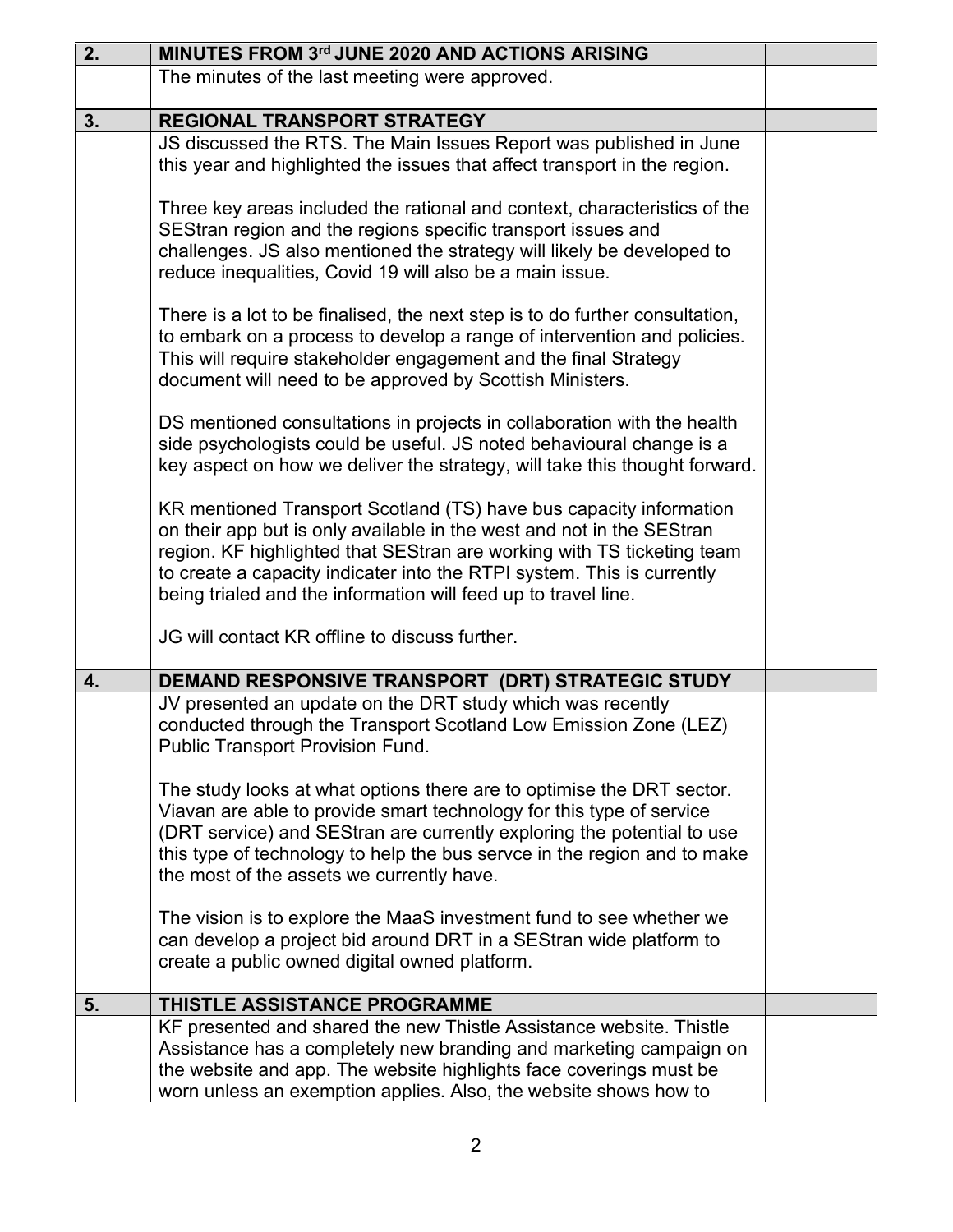|    | order the thistle assistance card or download the App.                                                                                                                                                                                                                                                                                                                                                                                                                                                                                                                                                                                                                                                                                                                                                                                                                                                                                                                                                                                                                                                                                                                                                                                                                                                                                                                                                                                                                                                                                                                                                                                                                                |           |
|----|---------------------------------------------------------------------------------------------------------------------------------------------------------------------------------------------------------------------------------------------------------------------------------------------------------------------------------------------------------------------------------------------------------------------------------------------------------------------------------------------------------------------------------------------------------------------------------------------------------------------------------------------------------------------------------------------------------------------------------------------------------------------------------------------------------------------------------------------------------------------------------------------------------------------------------------------------------------------------------------------------------------------------------------------------------------------------------------------------------------------------------------------------------------------------------------------------------------------------------------------------------------------------------------------------------------------------------------------------------------------------------------------------------------------------------------------------------------------------------------------------------------------------------------------------------------------------------------------------------------------------------------------------------------------------------------|-----------|
|    | Leaflets and cards given out also give further guidance about if you are<br>exempt from wearing a face covering. Since March, 15 000 cards and<br>leaflets have been sent out and there have been over 5000 downloads<br>of the app. SEStran have also been in talks about broadening out the<br>appeal with retail outlets and within the education sector.<br>KR mentioned people who are visually impairement may have difficulty                                                                                                                                                                                                                                                                                                                                                                                                                                                                                                                                                                                                                                                                                                                                                                                                                                                                                                                                                                                                                                                                                                                                                                                                                                                  |           |
|    | to wear a face mask. KR suggested including visual impairtement in the<br>list of exemptions. KF to amend wording of exemption for card on the<br>website.                                                                                                                                                                                                                                                                                                                                                                                                                                                                                                                                                                                                                                                                                                                                                                                                                                                                                                                                                                                                                                                                                                                                                                                                                                                                                                                                                                                                                                                                                                                            | <b>KF</b> |
| 6. | <b>REGIONAL TRANSPORT TRANSITION PLAN</b>                                                                                                                                                                                                                                                                                                                                                                                                                                                                                                                                                                                                                                                                                                                                                                                                                                                                                                                                                                                                                                                                                                                                                                                                                                                                                                                                                                                                                                                                                                                                                                                                                                             |           |
|    | AH discussed the Regional Transport Transition Plan (RTTP). TS and<br>the Scottish Government were looking at a national TTP. At a regional<br>level, an advisory group was established and additional sub groups<br>(Glasgow and Edinburgh, then further regional groups for the rest of<br>Scotland). The group SEStran has been involved in was estalibshed on<br>the 3 <sup>rd</sup> June. We are anticipating car use is at pre covid level, buses are<br>around about 70% capacity, train is impacted the most (only 10-15%<br>capacity) and active travel journeys have increased.<br>The real hit has been on bus transport and the perception of safety on<br>buses. TS have been promoting positive messaging around bus safety<br>by delivering interventions on the ground to provide better bus priority.<br>The SEStran region have discussed with LAs and operators to create<br>temporary interventions on bus corridors; for e.g. temp traffic light,<br>widening bus lanes etc The SES region has been awarded £1.2mln for<br>a first tranche of measures proposed in the Bus Priority Rapid<br>Deployment Fund (BPRDF) bid. A further £600,000 has been reserved<br>for a second tranche of interventions.<br>The next step is to regroup and support operators to keep bus<br>companies going by reinforcing positive messaging. JG also noted that<br>TS has put substantial funding into the bus operators to sustain bus<br>companies in the future.<br>KR noted a lot of train and bus journeys statistics were withdrawn. Train<br>times are now up by 90% of services, are bus journeys back to the<br>same numbers. AH most journeys have been reinstated. |           |
|    |                                                                                                                                                                                                                                                                                                                                                                                                                                                                                                                                                                                                                                                                                                                                                                                                                                                                                                                                                                                                                                                                                                                                                                                                                                                                                                                                                                                                                                                                                                                                                                                                                                                                                       |           |
| 7. | <b>TRIPSHARE</b>                                                                                                                                                                                                                                                                                                                                                                                                                                                                                                                                                                                                                                                                                                                                                                                                                                                                                                                                                                                                                                                                                                                                                                                                                                                                                                                                                                                                                                                                                                                                                                                                                                                                      |           |
|    | JS highlighted due to the impact of Covid, Tripshare has not been                                                                                                                                                                                                                                                                                                                                                                                                                                                                                                                                                                                                                                                                                                                                                                                                                                                                                                                                                                                                                                                                                                                                                                                                                                                                                                                                                                                                                                                                                                                                                                                                                     |           |
|    | happening, however SEStran still feel it has a role to play. There is a<br>reduced level of service just now so current Tripshare membership can<br>be can monitored. There will be a complete review of how Tripshare is<br>delivered going forward.                                                                                                                                                                                                                                                                                                                                                                                                                                                                                                                                                                                                                                                                                                                                                                                                                                                                                                                                                                                                                                                                                                                                                                                                                                                                                                                                                                                                                                 |           |